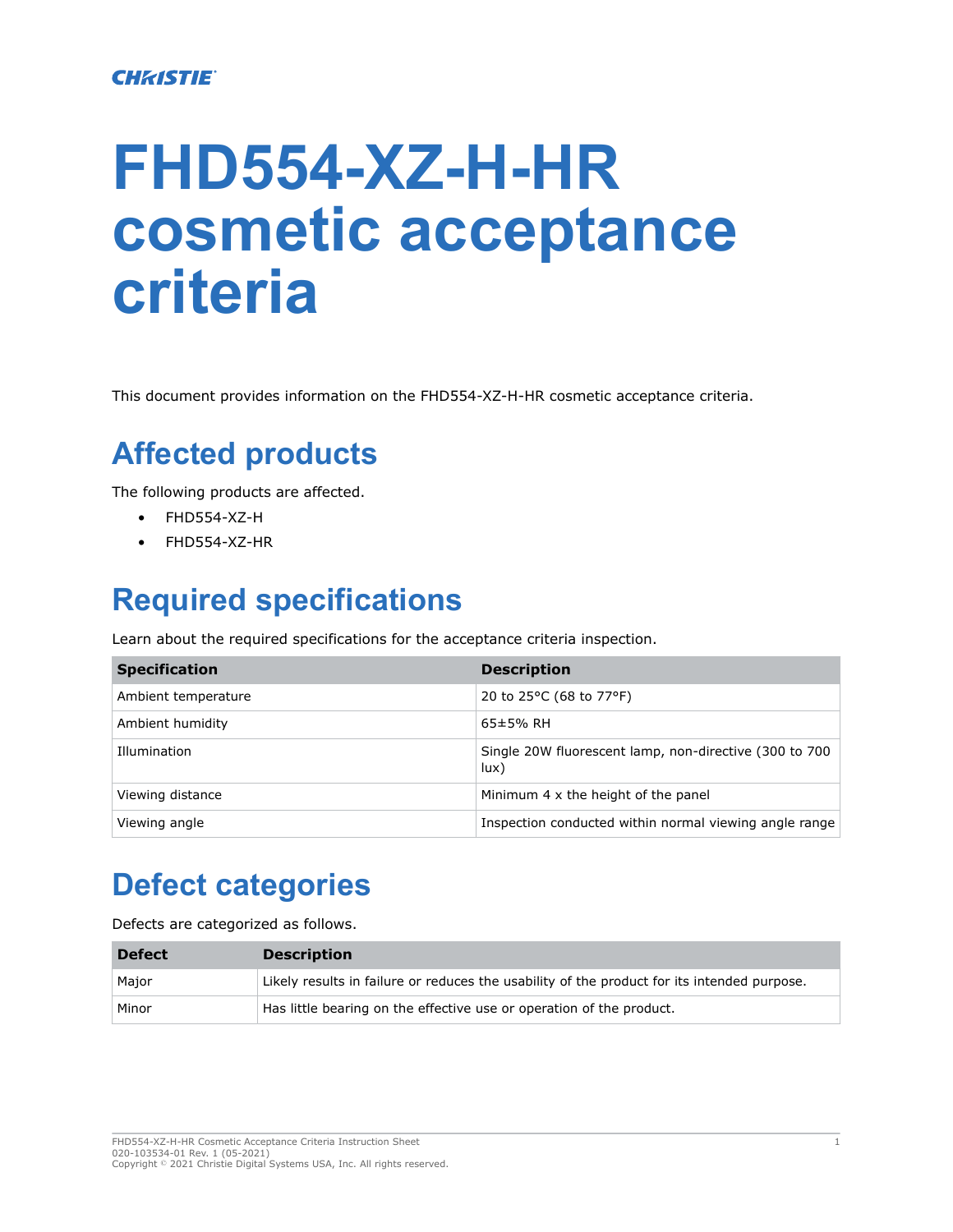#### **Dot defect**

Type 2 Type 1 **Mark** 1 pixel pixel 1 pixel 1 pixel =  $3$  dots 1 dot 1 dot 1 dot 1 dot off 1 red dot off or or

The following topics provide the criteria for assessing dot defects.

#### **Bright dot defect**

A bright dot defect is a brightly visible dot compared against a dark pattern background.

| <b>Item</b>             | <b>Criteria</b> |
|-------------------------|-----------------|
| R.G.B one dot           | maximum 2       |
| Adjacent two dots       | 0               |
| Adjacent three dots     | 0               |
| Bright dot - Bright dot | maximum 2       |

#### **Partial dot defect**

A partial dot defect is a dot that appears less than half the sub-pixel size among the bright dots.

| <b>Item</b>        | Criteria   |
|--------------------|------------|
| Inspection pattern | 64 grey    |
| Quantity           | Maximum 10 |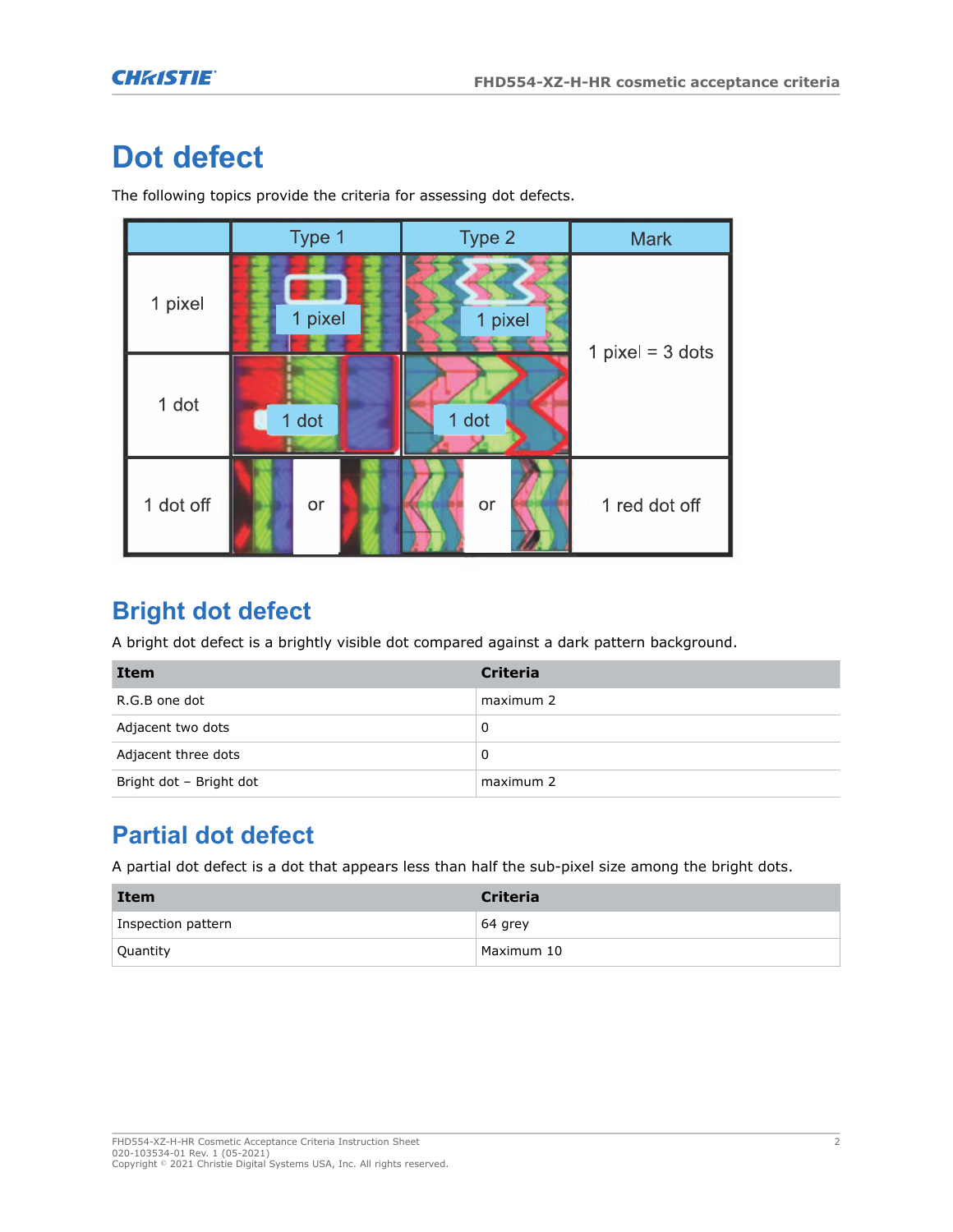#### **Dark dot defect**

Dots (sub-pixels) appear darkly on the screen when compared against a bright pattern background.

| <b>Item</b>                           | <b>Criteria</b>                 |
|---------------------------------------|---------------------------------|
| One dot                               | 10                              |
| Adjacent two dots                     | Maximum 2                       |
| Adjacent three dots                   | 0                               |
| Minimum distance between dark<br>dots | $20 \text{ mm}$                 |
| Total amount of dark dots             | Maximum 10 mm<br>$(.79$ inches) |

#### **Total amount of dot defects**

This summarizes the total amount of dot defects.

| Item     | <b>Criteria</b> |
|----------|-----------------|
| Quantity | 12              |

#### **Notes**

- A dot refers to a sub-pixel (each red, green, or blue color).
- Dots smaller than a half sub-pixel are not counted as defect dots.
- Inspect for dots on either red, green, blue, white, or black test patterns.
- Defects on the black matrix (outside of the active area)are not considered defects.



- A One dot (sub-pixel) D Partial bright dot
- B Full bright dot E 50% less
- C Bright area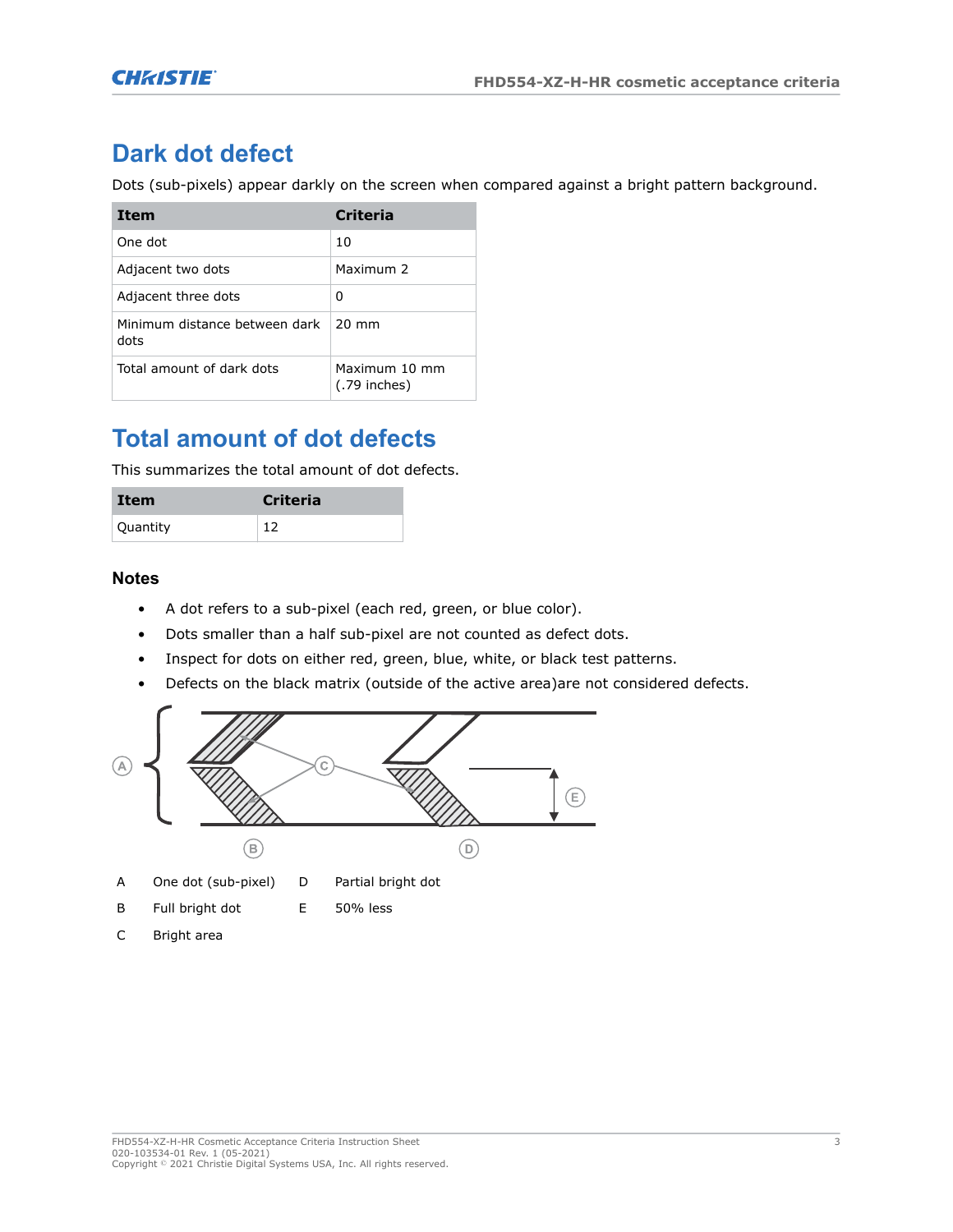# **Polarizer defect**

Learn about polarizer defects.

| <b>Item</b>        | <b>Criteria</b>                          |            |  |  |
|--------------------|------------------------------------------|------------|--|--|
|                    | <b>Size</b>                              | Quantity   |  |  |
| Line shape scratch | $0.05 < W \le 0.2$<br>$0.5 < L \le 10.0$ | $N \leq 6$ |  |  |
| Dot shape scratch  | $0.5 \leq D \leq 1.0$                    | $N \leq 6$ |  |  |

#### **Notes**

- W: Width
- L: Length
- D: Average diameter =  $(a+b)/2$
- Linear: a>b
- Circular: a≦2b
- Extraneous substances which can be wiped out (such as fingerprints, particles, or so on) are not considered as defects.
- Defects on the black matrix (outside of the active area)are not considered defects.

### **Foreign matter**

Visible light must not be visible around the edges of the screen. Pressure light leakage is not considered.

| <b>Item</b> | <b>Criteria</b>                          |            |  |  |
|-------------|------------------------------------------|------------|--|--|
|             | <b>Size</b>                              | Quantity   |  |  |
| Linear      | $0.05 < W \le 0.3$<br>$0.5 < L \leq 3.0$ | $N \leq 6$ |  |  |
| Circular    | $0.5 \leq D \leq 1.0$                    | $N \leq 6$ |  |  |



#### **Notes**

- W: Width
- L: Length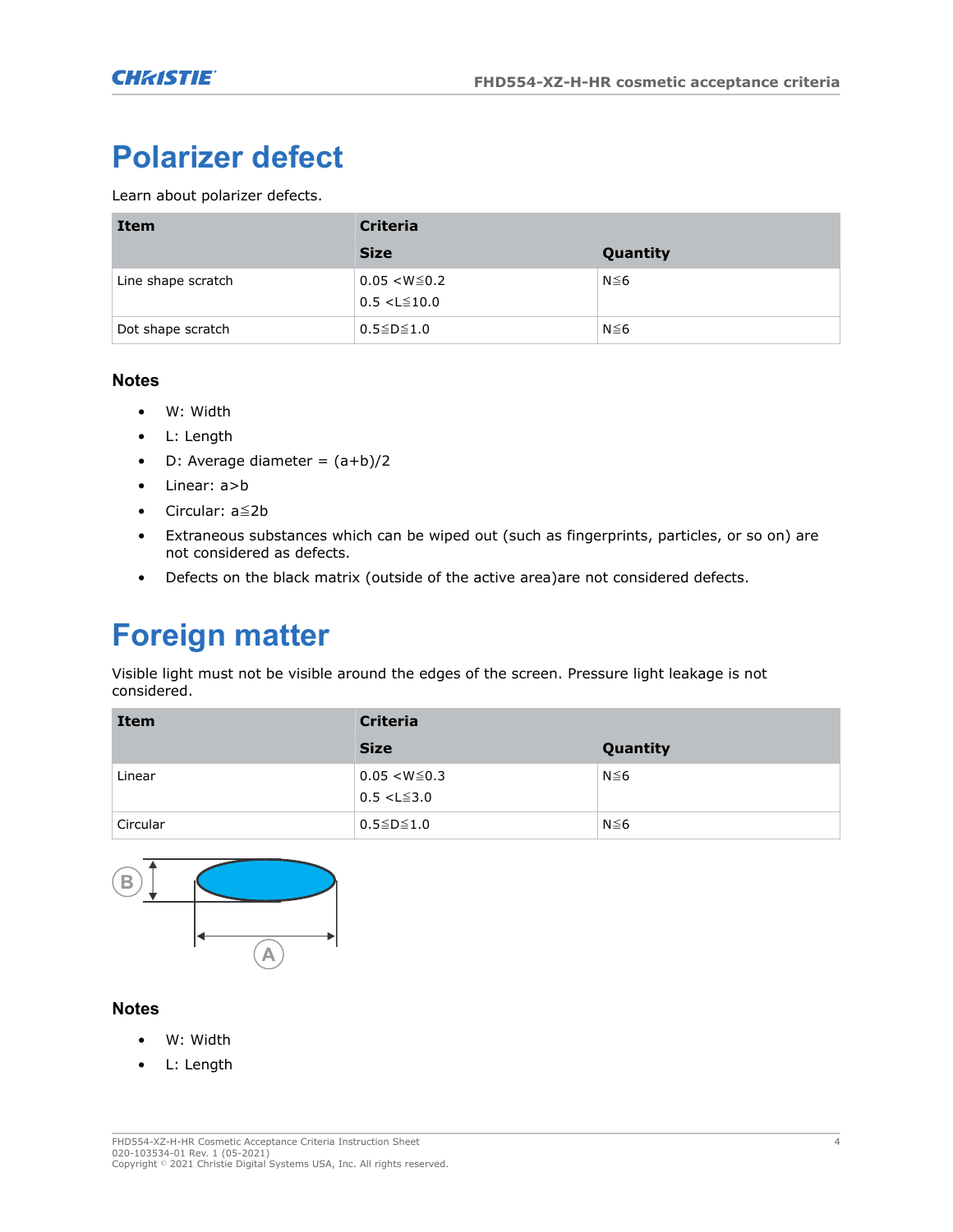

- D: Average diameter =  $(a+b)/2$
- Linear: a>b
- Circular: a≦2b
- Extraneous substances which can be wiped out (such as fingerprints, particles, or so on) are not considered as defects.
- Defects on the black matrix (outside of the active area)are not considered defects.

### **Total amount of foreign material and polarizer defects**

This summarizes the total amount of foreign material and polarizer defects.

| Item            | <b>Criteria</b> |  |
|-----------------|-----------------|--|
| <b>Quantity</b> | Maximum 10      |  |

#### **Line defect**

All kinds of line defects such as vertical, horizontal, or cross are not allowed.

#### **Mura**

When a mura issue happens, it is determined by 2% ND filter on a 50% grey test pattern.

# **Classification of defects**

The following outlines the classification of defects.

| Defect mode       | <b>Criterion for defect</b>                     | <b>Class</b> |
|-------------------|-------------------------------------------------|--------------|
| No display        | Not allowed                                     | Major        |
| Line defect       | No vertical, horizontal, or cross lines allowed |              |
| Polarizer defects | In accordance with the inspection criteria:     | Minor        |
| Extraneous        | Dot defects                                     |              |
| substance         | Polarizer defects                               |              |
| Dot defect        | Foreign matter                                  |              |
|                   | Line defects                                    |              |
|                   | Mura                                            |              |